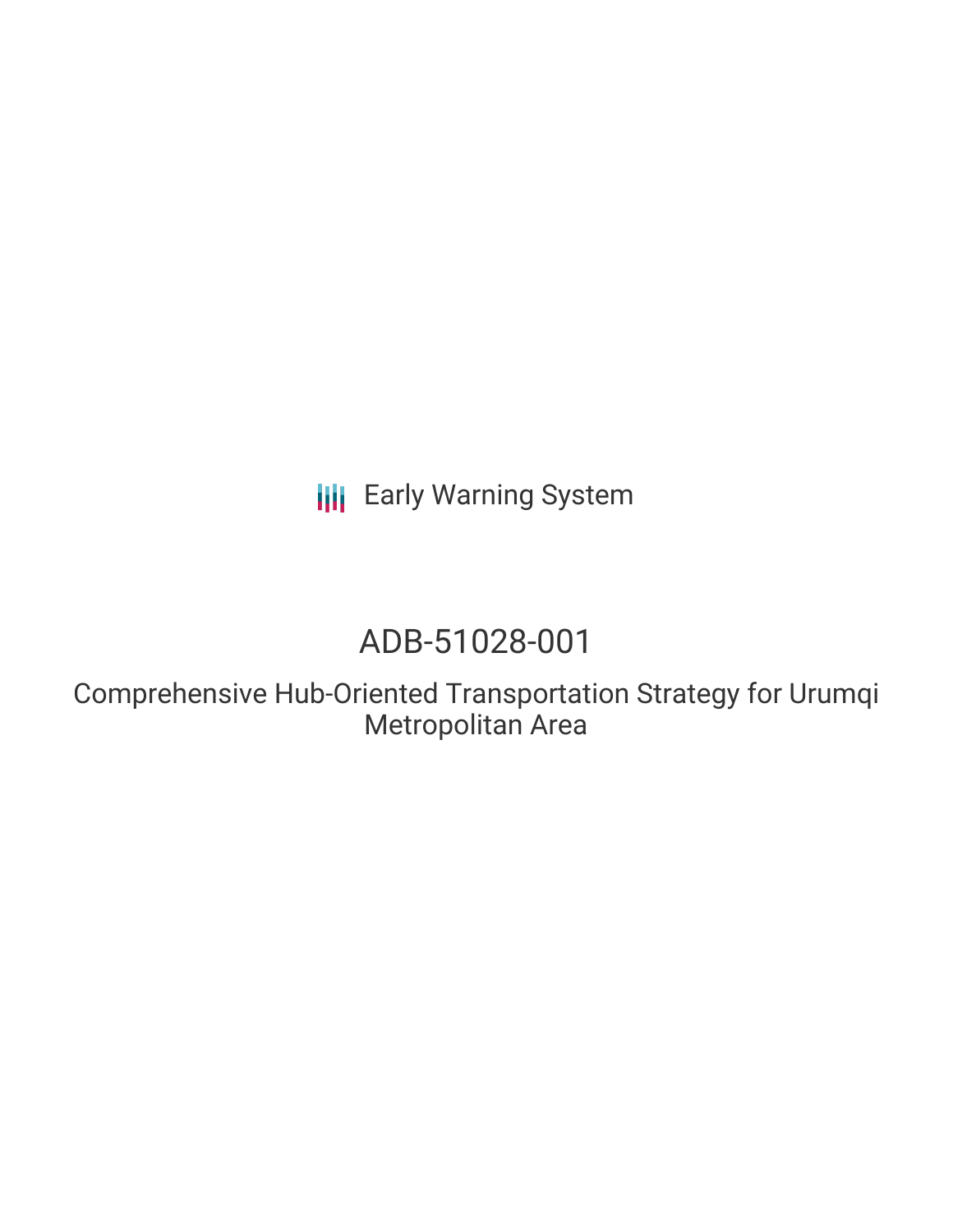

| <b>Countries</b>              | China                                    |
|-------------------------------|------------------------------------------|
| <b>Specific Location</b>      | Urumqi, Xinjiang                         |
| <b>Financial Institutions</b> | Asian Development Bank (ADB)             |
| <b>Status</b>                 | Approved                                 |
| <b>Bank Risk Rating</b>       | U                                        |
| <b>Voting Date</b>            | 2017-09-21                               |
| <b>Borrower</b>               | Government of People's Republic of China |
| <b>Sectors</b>                | Transport                                |
| <b>Investment Type(s)</b>     | Grant                                    |
| <b>Grant Amount (USD)</b>     | $$0.80$ million                          |
| <b>Project Cost (USD)</b>     | $$0.80$ million                          |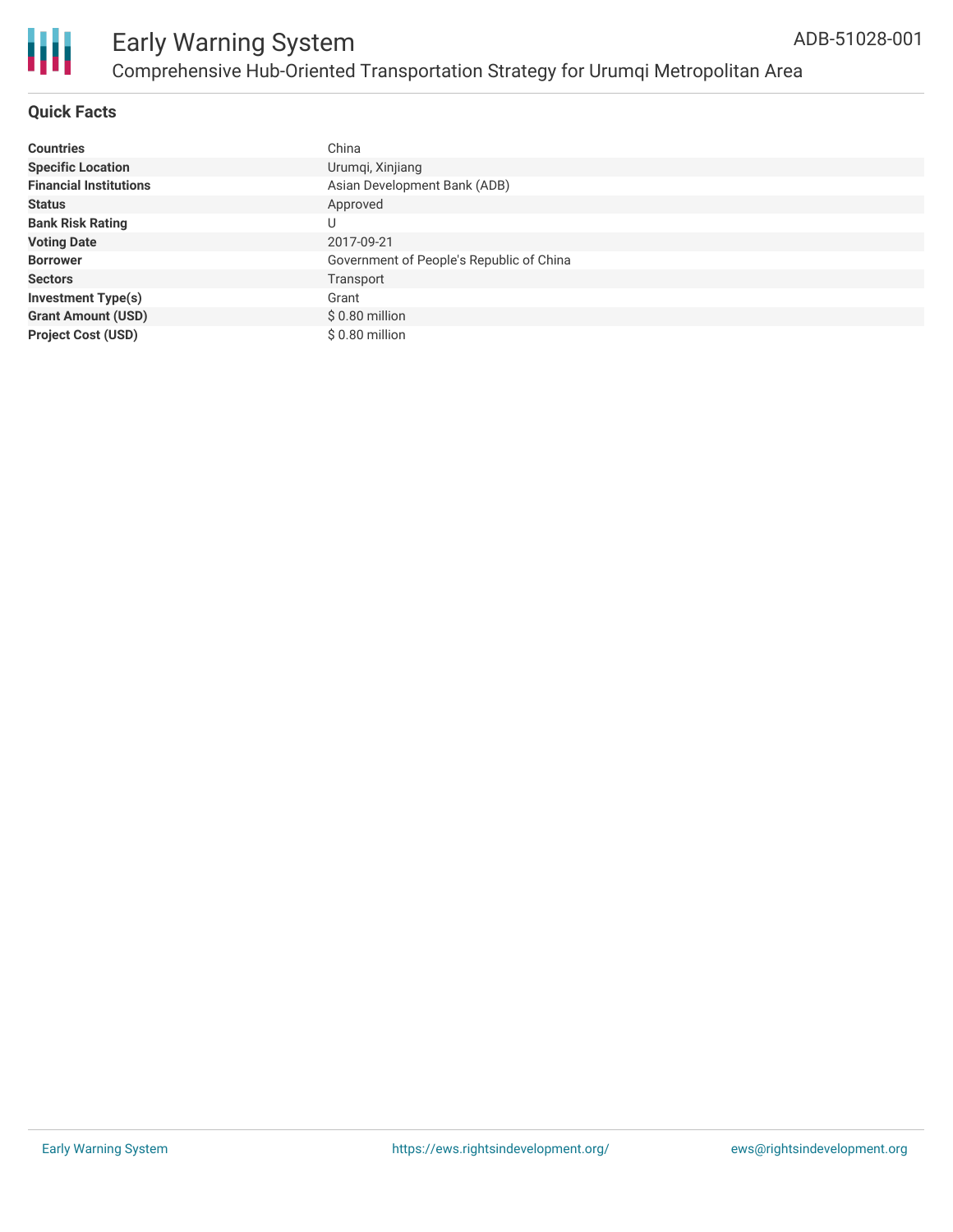

### **Project Description**

The proposed knowledge and support technical assistance (TA) will support the Government of the People's Republic of China (PRC) to prepare a comprehensive hub-oriented transportation strategy for Urumqi metropolitan area through research and analysis of current and future trends and best practices. The TA is included in the country operations business plan for the PRC, 2017–2019 of the Asian Development Bank (ADB). The project impact is transformation of Xinjiang Uyghur Autonomous Region into a hub for transport, trade and logistics, financial, culture, science and education, and medical services. (Silk Road Economic Belt and the 21st-century Maritime Silk Road)

ADB will select a team of consultants from a firm specialized in transport and logistics planning through quality- and costbased selection method on a lump-sum contract with milestone payments and with a provision for fixed out-of-pocket expenditure not exceeding \$800,000. The consulting services include 12 person-months of international inputs and 59 personmonths of national inputs. The TA will be implemented over 14 months.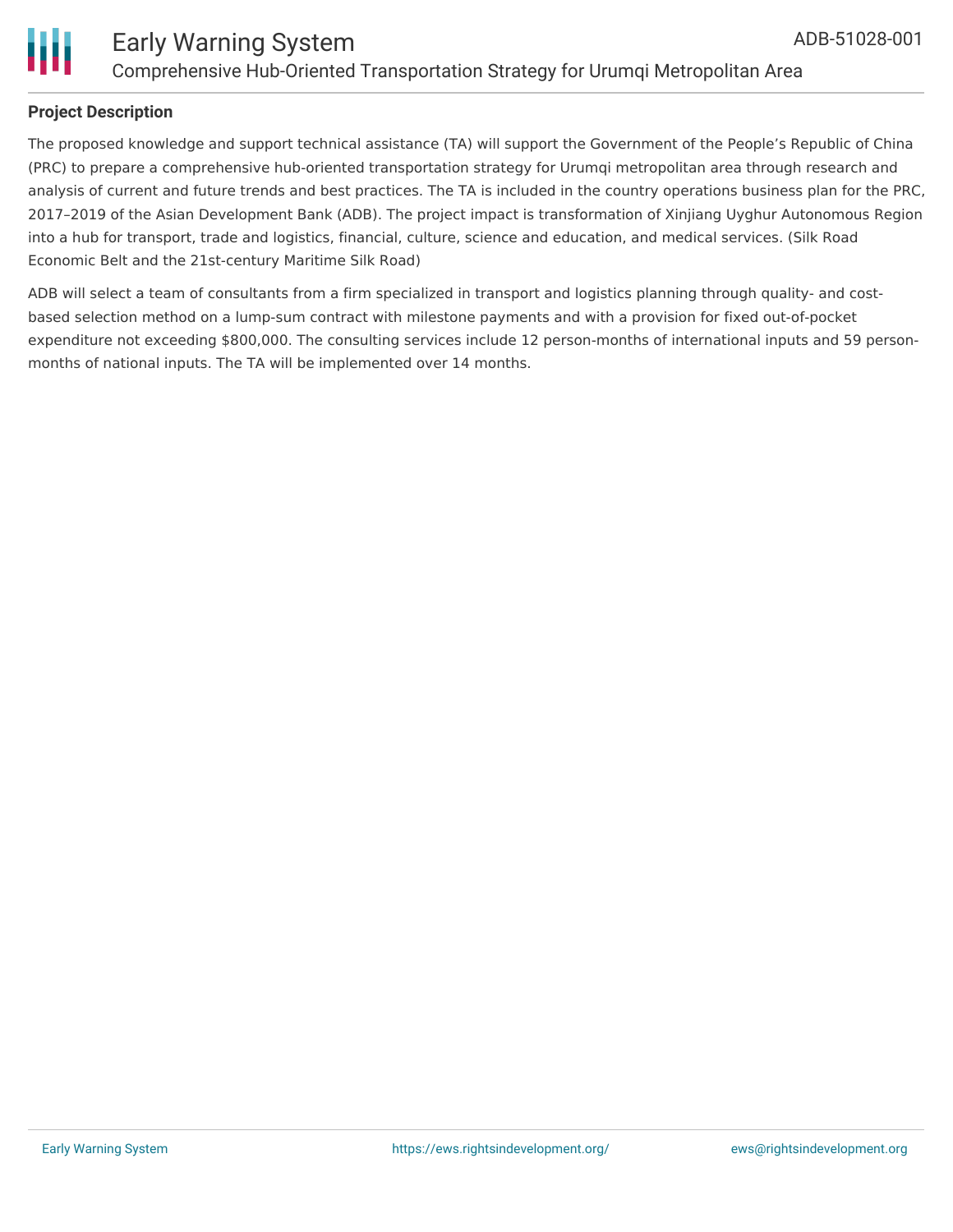

# Early Warning System Comprehensive Hub-Oriented Transportation Strategy for Urumqi Metropolitan Area

### **Investment Description**

Asian Development Bank (ADB)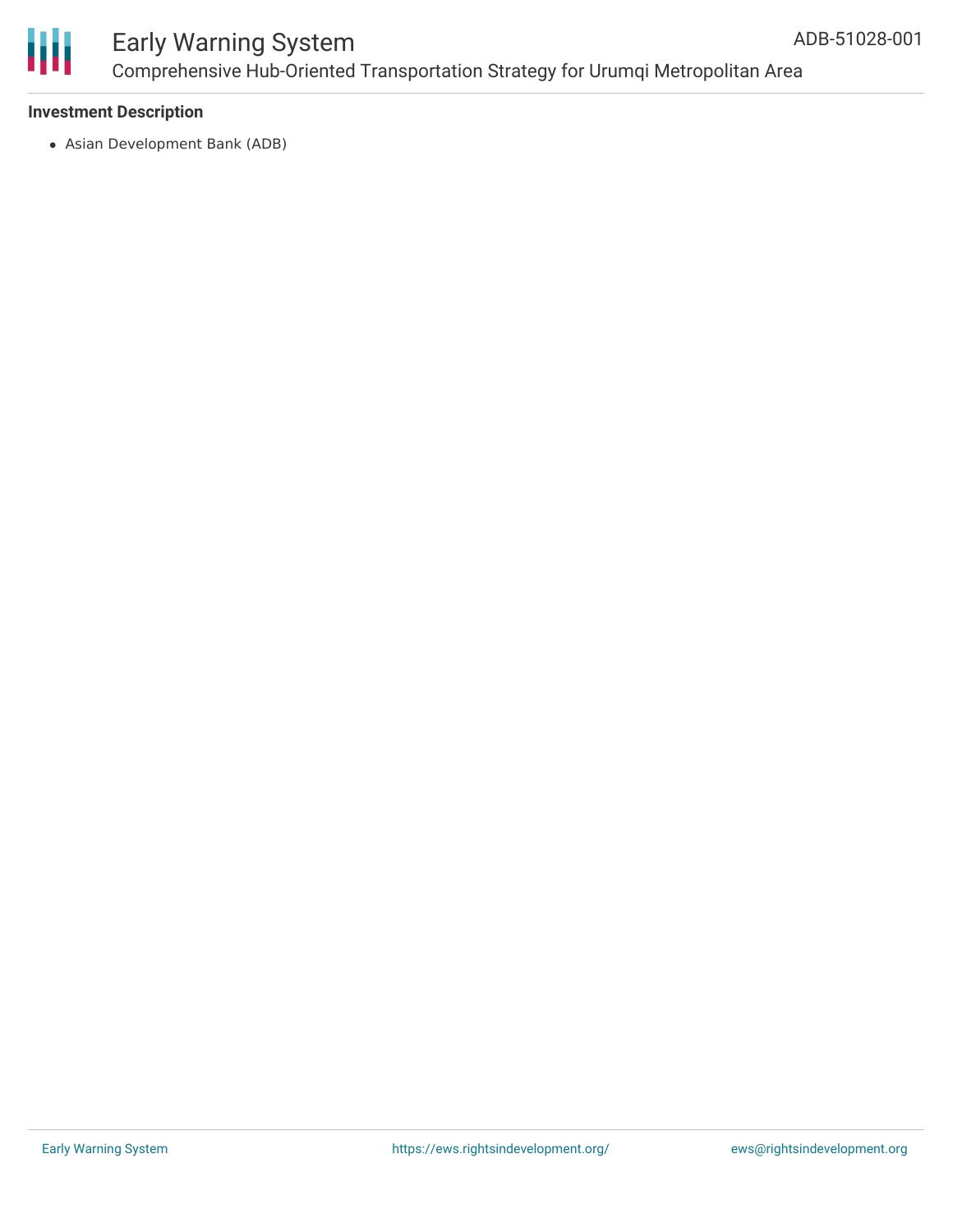

### **Contact Information**

Executing Agencies: Urumqi Urban Comprehensive Transport Project Research Center No. 82 Kunlun Road, Urumqi, Xinjiang, People's Republic of China

#### ACCOUNTABILITY MECHANISM OF ADB

The Accountability Mechanism is an independent complaint mechanism and fact-finding body for people who believe they are likely to be, or have been, adversely affected by an Asian Development Bank-financed project. If you submit a complaint to the Accountability Mechanism, they may investigate to assess whether the Asian Development Bank is following its own policies and procedures for preventing harm to people or the environment. You can learn more about the Accountability Mechanism and how to file a complaint at: http://www.adb.org/site/accountability-mechanism/main